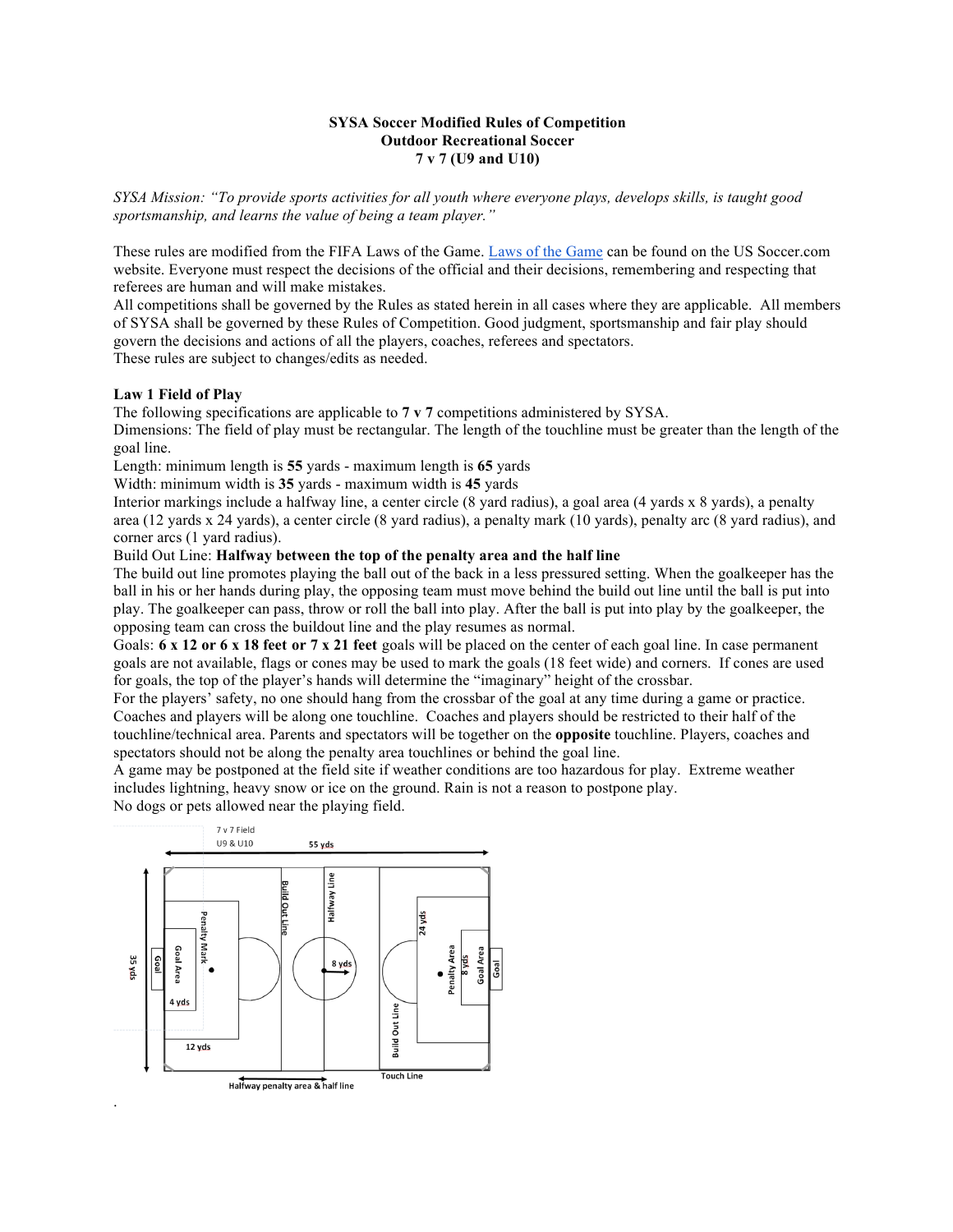# **Law 2 The Ball**

A size **four (4)** ball will be used for all practices and games. The home team is responsible for providing the game ball.

# **Law 3 The Players**

The match is played by two teams, each consisting of not more than **seven** (**7)** players, one who shall be the goalkeeper. Minimum of six (5) players to start and continue a match.

Maximum team roster is **fourteen** (**14)**. Each player shall receive 50% of the total playing time. The coach is responsible for enforcing this rule.

The official may allow the game to be played 5 v 5 when one team does not have enough players to field a team of 7 on the field. SYSA also supports sharing players when one team does not have enough players. The team sharing players may choose different players for the second half to allow their own players a chance to play with their teammates.

Substitutions may be made, with the consent of the referee, during any stoppage of play or for an injury. Substitutions will be allowed in order to give an opportunity for all players to get equal playing time and to balance rather than run up the score.

Players not on the field of play must remain two (2) yards behind the touchline and not along the goal area or behind the goal line.

Printed rosters are not required to be submitted prior to the game but may be requested by the Certified Referee.

# **Law 4 Player Equipment**

Conform to FIFA Laws of the Game.

A minimum "official" uniform is the standard SYSA issued jersey with number and socks.

Shin guards are MANDATORY for practices and games. Socks must be worn up and over the shin guards. Safety.

A player must not use equipment or wear anything which is dangerous to himself or another player. All items of jewelry are prohibited and must be removed. Taping of earrings is prohibited. Players may tape a medical necklace or bracelet.

All or any member(s) of a team may wear extra protective clothing against the cold, including gloves without dangerous, protruding or hard objects provided that: (1) The proper team uniform is worn outermost; and (2) Any hat should be without peak, bill or dangling or protruding object of any kind; and (3) Referee discretion may be used to determine if an item of protective clothing is considered to go beyond the purpose of providing a means of retaining body heat.

No player shall be allowed to play in any regularly scheduled practice or game with an injury or a known medical condition, which can be communal or aggravated by playing.

Prosthetic Devices require a physician's permission before a player may play and it must state the player needs to wear the device in order to play. Even then, such devices must pose no danger to other players on the field. The referee's judgment shall be the final determining factor.

# **Law 5 The Referee**

Brand new officials will be appropriately assigned to SYSA recreational games. Coaches have a clear responsibility to respect the official and their decisions. Referees are not expected to explain their calls as the coach has access to the law book.

Games will be officiated by a certified official. In the event that a referee is not present, both coaches will mutually agree upon an official. If the coaches cannot agree, a parent/coach from the home team will referee the first half and a parent/coach from the away team will referee the second half. The parent/coach must refrain from coaching while refereeing.

The Spokane community lost officials during the pandemic. Professional, collegiate, adult, high school and competitive youth matches will be assigned officials before the SYSA recreational matches.

It is the duty of each official to conduct himself/herself in a manner becoming a member of the league, encourage fair competition and good sportsmanship at all times and enforce the rules of the league. Any official who does not comply with the ideals of SYSA Soccer shall be subject to removal from league participation. Neither the use of foul language nor the drinking of alcoholic beverages by an official during the competition shall be tolerated. Misconduct reports: If a player or coach is cautioned or ejected, the referee must complete a misconduct report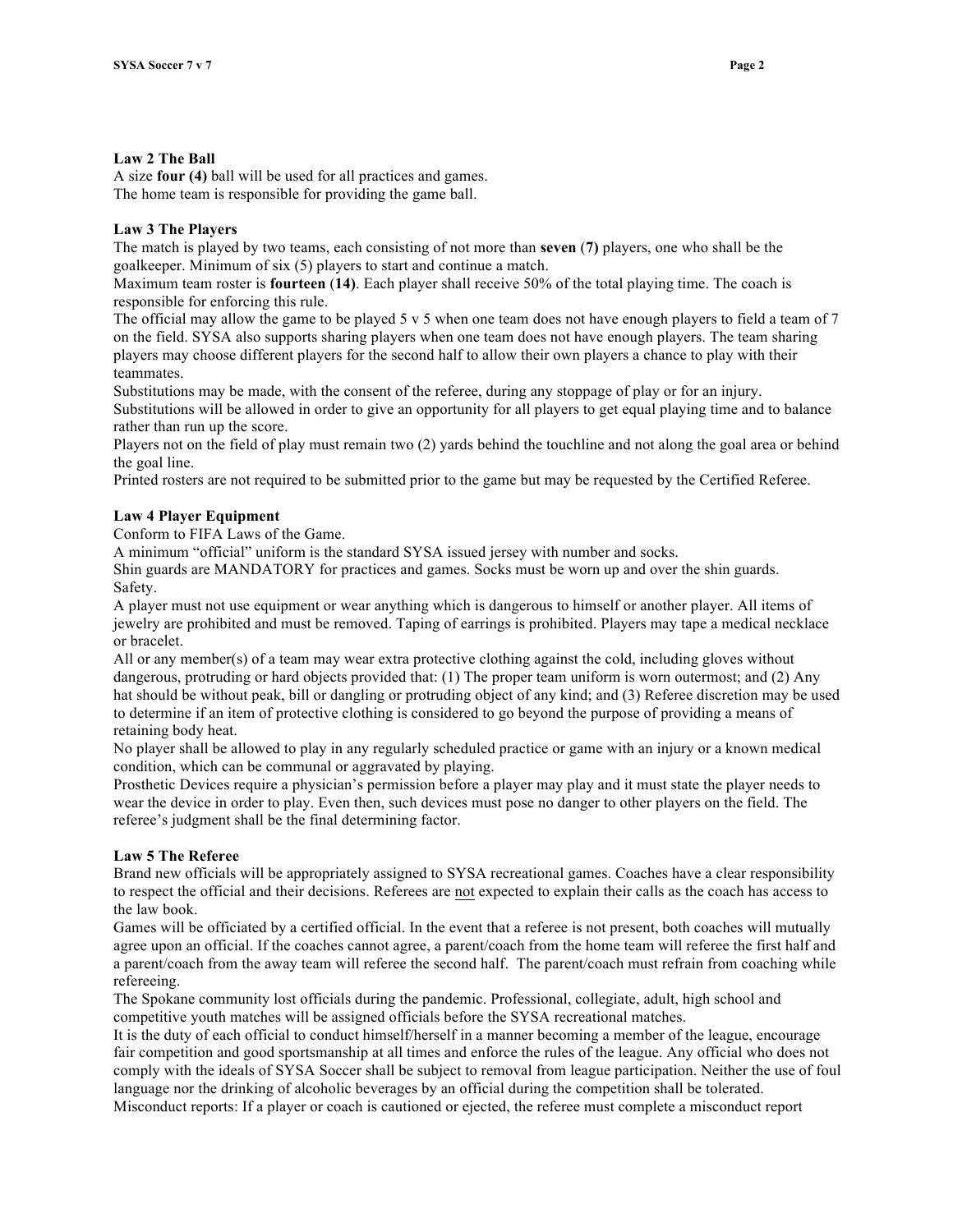#### within forty eight (48) hours.

The referee will have the responsibility of ensuring that any player bleeding from a wound leaves the field of play. The player may only return on receiving a signal from the referee who is satisfied that the bleeding has stopped.

## **Law 6 Other Officials**

None.

## **Law 7 Duration of the Match**

**Two (2)** x **twenty-five (25)** minute halves and a five (5) minute half time break.

#### **Law 8 Start and Restart of Play**

Conform to the FIFA Laws of the Game, with the exception that the defending team is at least **eight (8)** yards from the ball until it is in play.

Restarting play after a temporary delay, there will be a drop ball for the team that last touched the ball at the spot where the ball was declared dead. The opponents shall be 4 yards away. The ball shall be deemed "in play" when the ball has touched the ground. The player taking the drop ball cannot score a goal directly from a drop ball. Goalkeeper kicks and punts are NOT allowed. Goalkeepers may roll, throw or place the ball down and pass the ball. The opposing team must move behind the build out line until the goalkeeper puts the ball into play. The goalkeeper may choose to restart play before the opponents have retreated behind the build out line.

## **Law 9 Ball in and out of play.**

Conform to the FIFA Laws of the game.

The ball is out of play when it has wholly crossed the goal line or whole touchline, whether it is on the ground or in the air. "The whole ball over the whole line."

The ball is out of play, when the referee has stopped the game.

## **Law 10 Method of Scoring**

Conform to the FIFA Laws of the game.

A goal is scored when the whole of the ball has crossed the whole of the goal line on the ground or in the air between the goal posts (flags) and under the crossbar (height of the flags).

In the event that cones are used for markers, the height of the crossbar will be determined by the height of the goalkeeper's hands.

There will be no published team standings and game scores will not be recorded.

#### **Law 11 Offside**

Conform to the FIFA Laws of the game with the exception that the build-out line serves as the offside line. Attackers cannot be penalized for an offside offense between the halfway line and the build-out line. An indirect free kick will be awarded to the defending team.

#### **Law 12 Fouls and Misconducts**

Conforms to the FIFA Laws of the game with the exception that all opponents shall be at least eight (8) yards from the ball on the restart..

Play should be stopped when a player acts in a careless, reckless or dangerous manner.

No heading. An indirect free kick is awarded to the opposing team from the spot of the offense.

No slide tackling. An indirect free kick is awarded to the opposing team from the spot of the offense.

No goalkeeper drop kicks or punts. An indirect free kick is awarded to the opposing team at the spot of the offense if a goalkeeper punts or drop-kicks the ball. Goalkeepers may roll, throw or place the ball down and pass the ball. No contact will be made with the goalkeeper who has possession of the ball. A goalkeeper with one finger on the ball is considered to have possession. A goalkeeper is considered to be in control of the ball when touching the ball with any part of the hand or arm.

Not every touch of the ball to a player's hand or arm is an offense.

A player or coach who receives an ejection shall not participate in his/her team's next game.

A spectator who has been asked to leave the field of play shall not attend the team's next game.

#### **Law 13 Free Kicks**

Conform to the FIFA Laws of the Game with the exception that all opponents are to be at least **eight (8)** yards away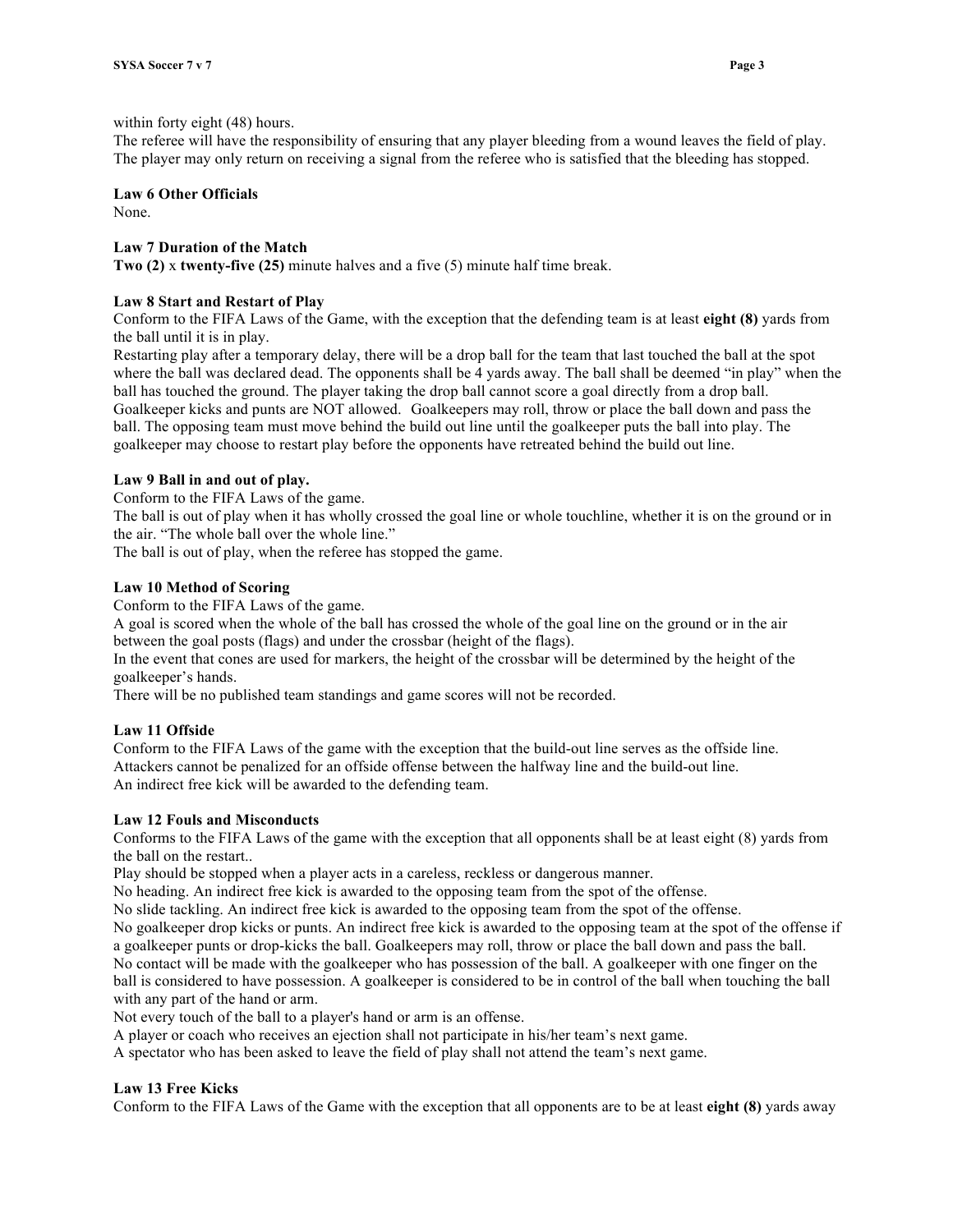from the ball until it is kicked.

Direct and Indirect kicks will be awarded.

A goal cannot be scored from an INDIRECT free kick unless the ball has been played or touched by a player other than the kicker before passing through the goal.

The kicker shall not play the ball a second time until it has been touched or played by another player.

Until the ball is in play, the opponent must remain eight (8) yards from the ball.

When there are three or more defending players in a 'wall'' all attacking players must remain at least one (1) yard from the wall until the ball is in play.

## **Law 14 Penalty Kicks**

Conform to the FIFA Laws of the Game, with exception that the penalty mark will be marked at 10 yards.

## **Law 15 Throw In**

Conform to the FIFA Laws of the Game.

The ball is out of play when it has wholly crossed the whole touchline, whether it is on the ground or in the air. A goal shall not be scored directly from the throw-in.

If an incorrect throw occurs, a throw in shall be awarded to the opposing team.

Opponents must stand at least two (2) yards from the point on the touchline where the throw is to be taken.

## **Law 16 Goal Kick**

Conform to the FIFA Laws of the Game.

When the whole of the ball passes over the whole of the goal line, excluding the portion between the goal posts and under the crossbar (either in the air or on the ground), having last been played by one of the players on the attacking team, a goal kick will be awarded.

A goal kick may be taken from anywhere inside the goal area by any member of the defending team.

The kicker shall not play the ball a second time until it has been touched or played by another player.

The ball is in play when it is kicked.

The opposing team must move behind the **build out line** during a goal kick until the ball is put into play. The team taking the goal kick may choose to restart play before the opponents have retreated behind the build out line.

# **Law 17 Corner Kick**

Conform to the FIFA Laws of the Game with the exception that all of the opposing players are to be at least **eight (8)** yards from the ball until it is kicked.

When the whole of the ball passes over the whole of the goal line excluding that portion between the goal posts and under the crossbar, (either in the air or on the ground), having last been played by one of the defending team, a player of the attacking team shall have a corner kick.

A goal may be scored directly from a corner kick.

The kicker shall not play the ball a second time until it has been touched or played by another player.

#### **Team Responsibilities**

All teams are responsible for the cleanup of the fields after each game. Please do not leave garbage on the sidelines. Opposing coaches and players are encouraged to cheer for the other team at the end of the match. Please help put away the field signs and corner flags if you are the last game of the day.

**Parents and Spectators** should enjoy and encourage the activity of the players and refrain from coaching during the match. Please cheer and acknowledge players that exhibit good sportsmanship.

# **Coach Responsibilities**

The assigned coach should attend every practice and every game. All coaches, team managers, and assistants must comply with all Risk Management requirements. There must be an approved adult at all functions.

The coach shall collect a WYS Medical Release form, available on the SYSA website, signed from the

parent/guardian for all players and have access to these forms at all practices and games.

Coaches, their assistants or spectators are not allowed on the field of play during the game unless permission is given by the referee (in case of emergencies or unusual situations).

The coach is responsible for his own behavior as well as that of his players, parents and spectators. Remember this is for fun.